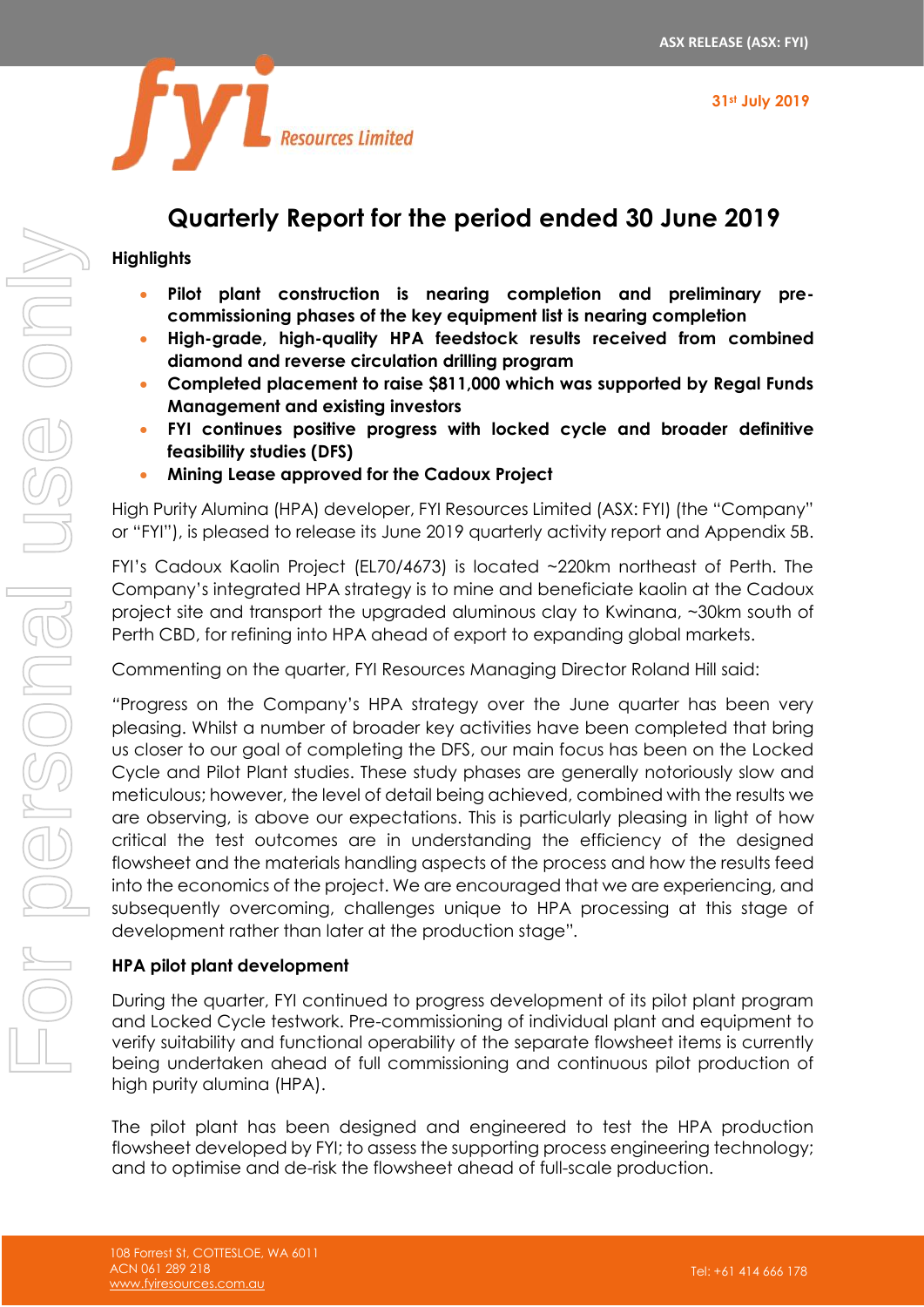



The testwork results will be invaluable to understanding the process and operating parameters that are important to advancing the development of the Cadoux Kaolin Project. Once completed, the pilot plant should produce sufficient quantities of HPA for product application testing by potential end users and customers that will assist negotiating off-take agreements and to help support project financing. Additionally, FYI will become the first ASX-listed HPA company to have built and produced product from its own pilot plant.

As announced on July 2, 2019, the pilot plant construction is nearing finalisation and preliminary pre-commissioning phases of the key equipment list has begun. A few minor delays have been experienced due to small manufacturing defects in the specialised equipment supplied by independent contractors. The metallurgical manager, Independent Metallurgical Operations (IMO), have adjusted the work plan and plant operation schedule to minimise any time delay. It is critical in the development of the process flowsheet and supporting engineering design that the material processing characteristics are fully understood prior to constructing a commercial sized plant.



Schematic Isometric view of FYI's HPA pilot plant currently being commissioned in Welshpool



Images of FYI's pilot plant during construction at Welshpool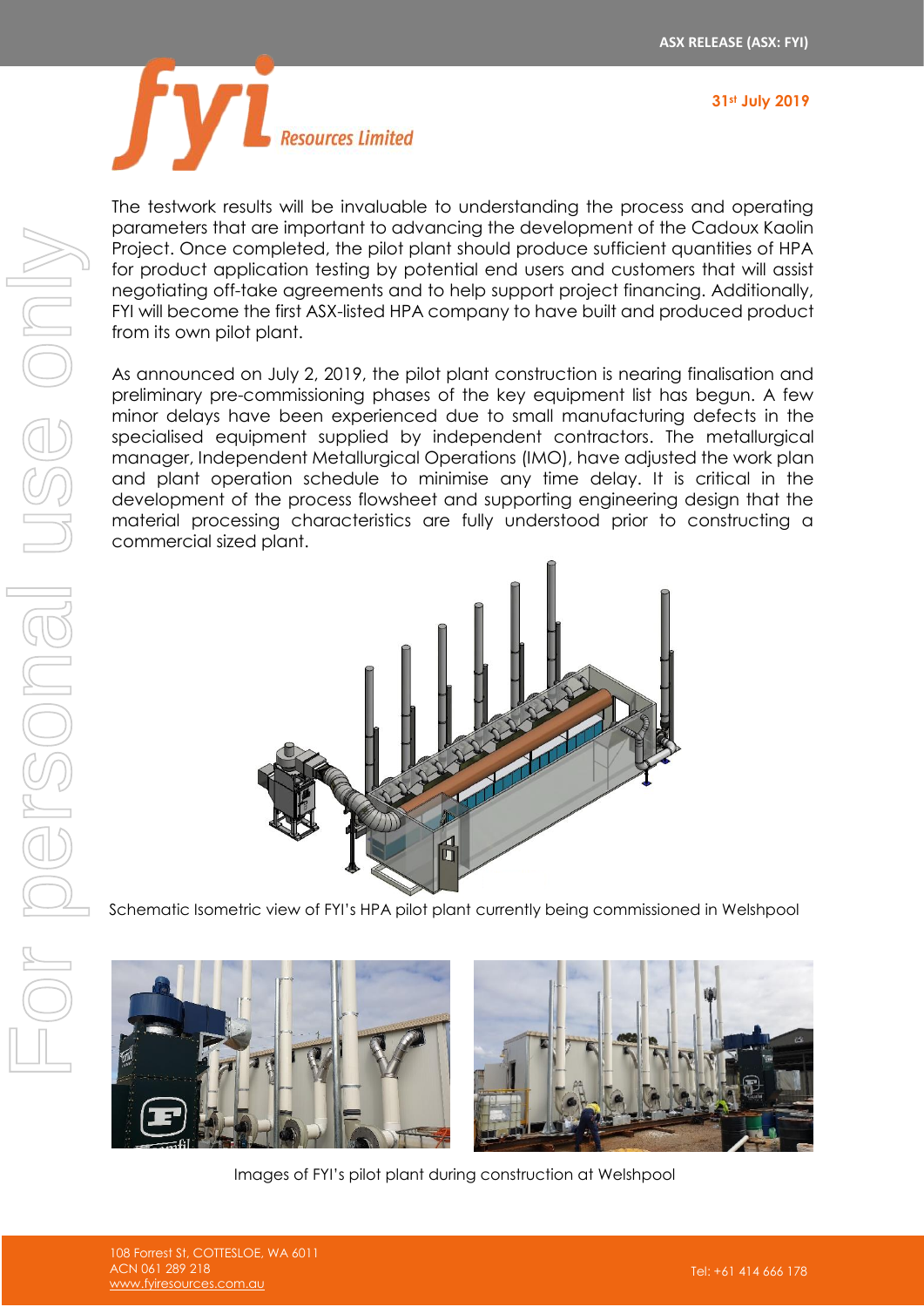**31st July 2019**



## **High quality results received from drilling completed to advance Definitive Feasibility Study (DFS) and outline first phase of mining grade control**

During the quarter, FYI completed a combined RC and diamond drilling program at the Cadoux Kaolin Project in Western Australia (refer announcement 16 May 2019).

The drilling program consisted of 22 vertical (-90 degree) RC drill holes totalling 614 metres (4 holes for hydrological purposes) and 4 angled (-70 degree) PQ triple tube diamond drill holes totalling 75 metres.

The program was designed to meet several key technical project objectives and contribute to delivery of a robust bankable feasibility study for FYI's integrated HPA strategy, including:

- Increased understanding of the project's metallurgical model in terms of grade and variation of the deposit as a feedstock;
- Additional kaolin feedstock for continued metallurgical test work and pilot plant process studies;
- Critical ore characterisation for the mining and waste disposal studies;
- Hydrological study data for processes water and environmental permitting;
- Increased technical understanding and confidence in the deposit for the upgrade from a Measured to a Proven Reserve for the first phase of mining; and
- grade control data for the first phase of mining and increase the predictability of the future production schedule.

A summary of the results is provided in the table below:

| <b>Item</b>                                      | <b>Result</b> |
|--------------------------------------------------|---------------|
| Number of samples submitted (composites)         | 441           |
| Number of samples =/> 18% Al2O3                  | 93%           |
| Highest value (Al2O3) - Hole GLRC003             | 34.7%         |
| Average (Al2O3) (of all samples)                 | 23.9%         |
| Average metres of kaolin per drill intercept (m) |               |



Diamond drill core at Cadoux Project RC Drilling at Cadoux Project

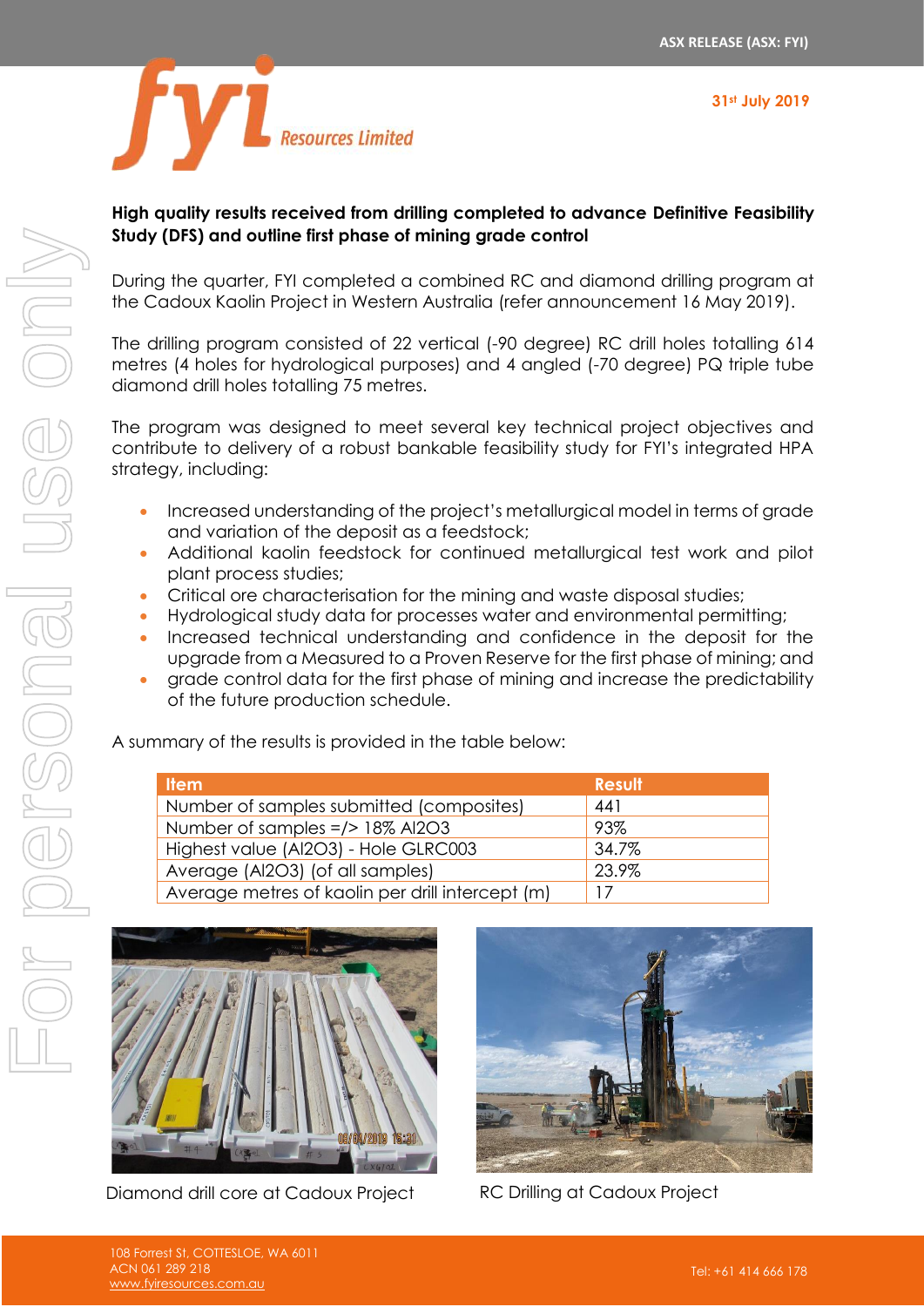



## **HPA Outlook Update (4N-5N)**

FYI continues to develop its HPA market strategy through engagement with end customers, traders and independent commodity research groups. Through the Company's direct findings, it has noted that the HPA market has appreciably evolved since publication of its last major review of the market coinciding with the finalising of our Cadoux Prefeasibility Study in October 2018.

FYI notes two major factors in the HPA market since then:

- 1. evidence suggests that the underlying growth in the aggregated HPA segments (defined by product) has most likely been dramatically appreciated from last year's internal assessment. The proliferation of HPA related products, predominantly light emitting diodes (LEDs) and lithium-ion batteries (LIBs), that FYI has witnessed suggested that demand for both 4N and 5N is increasing strongly; and
- 2. There is a definite and continued migration up the quality and consistency demand curve in HPA from the LED, LIB and other specialist markets. Customers are actively seeking higher quality HPA which is causing a quality and purity rift in the HPA market between qualified quality product and inferior product being passed off (traded) as superior specification at a premium price.

Customers are getting frustrated by repeated rejection of product and/or failure of applications due to the involvement of inferior grade and quality HPA. This is causing reputational damage and additional costs along the supply chain leading to exclusion of lower order quality product.

FYI's recent findings are a significant improvement upon the independent HPA market report published in 2018 by CRU Group (CRU), one the world's leading commodity research groups – whom have a strong focus on HPA, that FYI used as analysed and modelled market data for the Company's PFS.

FYI believes that the HPA demand volumes, at all grades, may be significantly higher than the previously used forecast volume of ~120,000 tonnes by 2025 as stated by CRU in October 2018, based on assumptions drawn from direct discussions with numerous market participants outlining their expansion plans into the growing LED and LIB markets.

FYI is developing its flowsheet design and associated business model around the appropriate product mix to meet the forecast growth in demand, to optimise our positioning with in the industry and to maximise the financial benefit to the Company.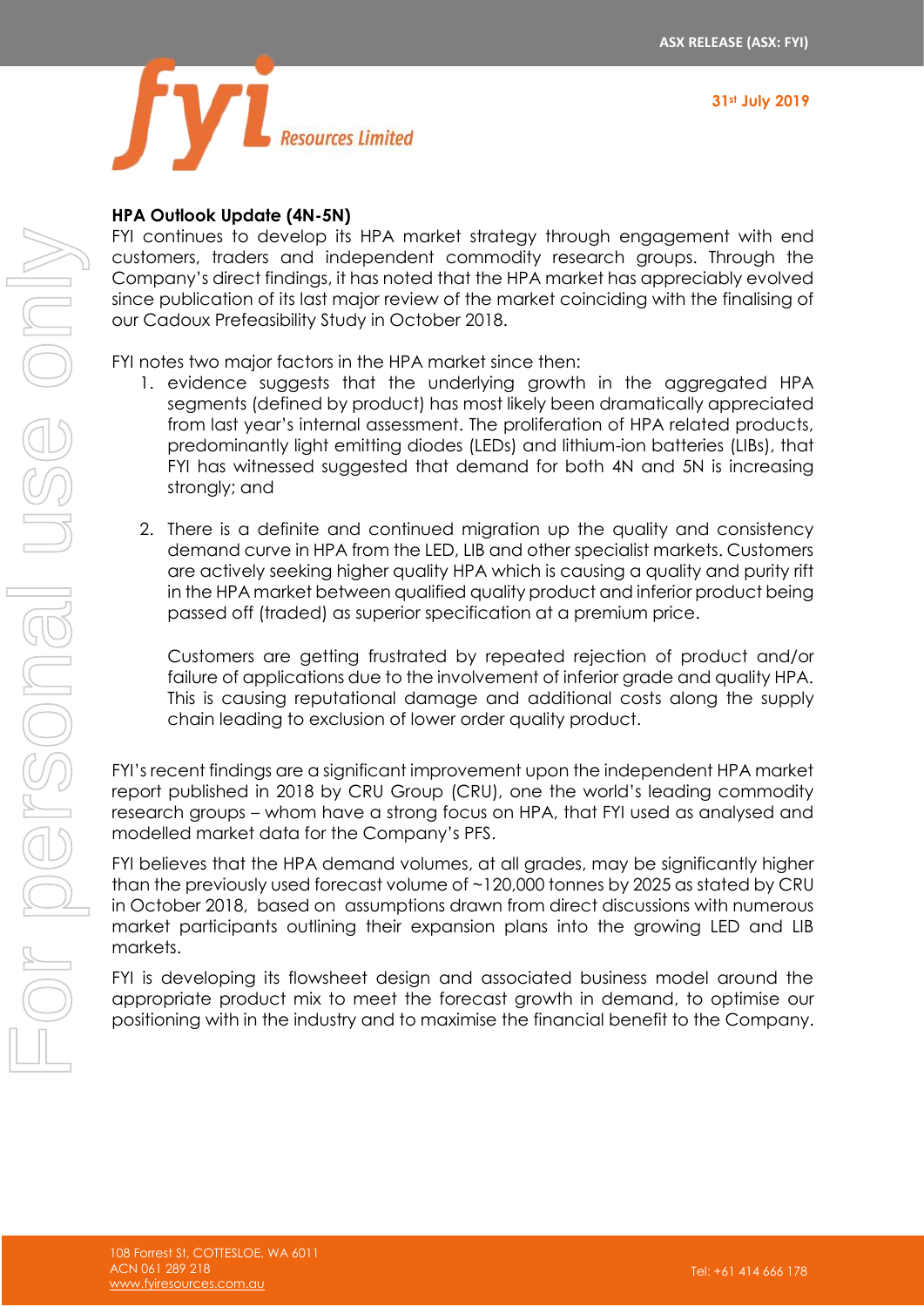



## **Cadoux Mining Lease granted**

The Mining Lease (M70/1388) covering the Cadoux ore reserve (refer announcement 29 October 2018) for the Cadoux kaolin project has been granted.

The approval provides a major formal step in the Company's development of the HPA project and allows FYI to progress the Cadoux site-based activities and future phases of project development as we advance towards proposed commercial production.

FYI will now progress to the next stage of development by focusing on the Mining Proposal in preparation for the planned production activities.

## **Completion of \$811,000 placement**

During the quarter, the Company raised approximately \$811,000 (before costs) through the issue of approximately 16.22 million shares at 5 cents per share with 1 attaching unlisted option for every 2 shares issued. The placement was supported by Regal Funds Management for their full pro rata of 12.9%.

The funds raised from the Placement are being used to continue development of FYI's HPA strategy, including operation of the pilot plant to produce product for customer qualification (test work), on-going project development at Cadoux and completion of the DFS and general working capital.

## **Corporate**

#### **Cash**

As at 30 June 2019, FYI held \$0.94 million cash at bank.

The second tranche payment of \$250,000 advanced against FYI's expected 2019 R&D tax rebate was received on 2 July 2019, following the initial payment of \$300,000 previously announced on 27 March 2019.

For more information please contact:

**Roland Hill**  Managing Director Tel: 0414666178 [roland.hill@fyiresources.com.au](mailto:roland.hill@fyiresources.com.au) **Simon Hinsley**  Investor & Media Relations Tel: 0401809653 [simon@nwrcommunications.com.au](mailto:simon@nwrcommunications.com.au)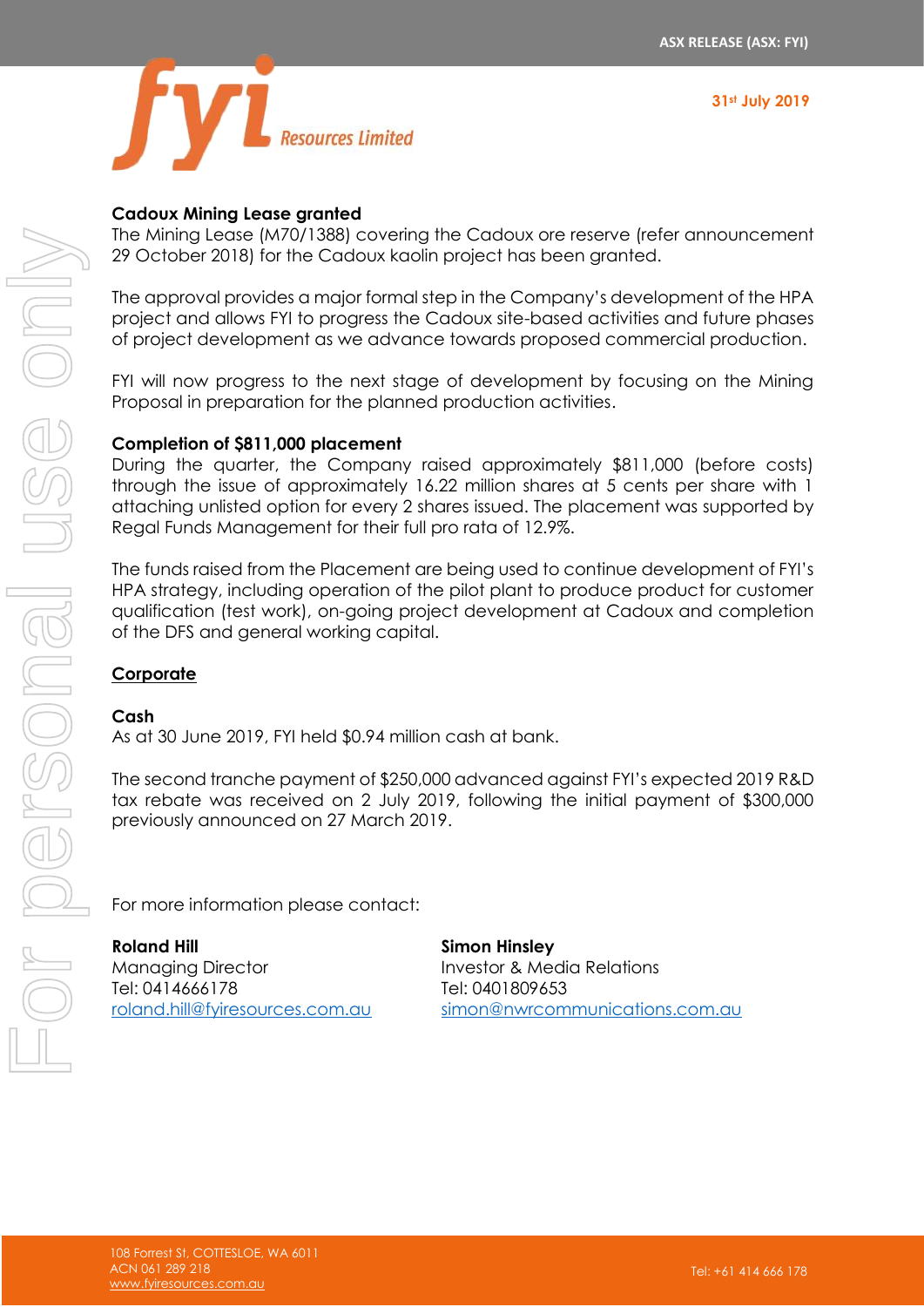



## **About FYI Resources Limited**

FYI is positioning itself to be a significant producer of high purity alumina (4N or HPA) in a rapidly developing LED, electric vehicle, smartphone and television screen as well as other associated high-tech product markets.

The foundation of FYI's HPA strategy is the superior quality aluminous clay (kaolin) deposit at Cadoux and the positive metallurgical response that the feedstock has to the Company's moderate temperature, atmospheric pressure and straightforward HCl flowsheet. The strategy's superior quality attributes combine to give a potential world class HPA project.

In September 2018, FYI announced results of its Preliminary Feasibility Study ("PFS") for its Cadoux kaolin project in Western Australia. The PFS confirmed the Company's intention to become a predominant vertically-integrated, long life producer of high quality, sought after HPA.

## **Interest in Mineral Tenements at 30 June 2019**

| <b>Tenement</b> | Location          | Interest at the beginning of<br>the quarter | Interest at the end of the<br>quarter |
|-----------------|-------------------|---------------------------------------------|---------------------------------------|
| E70/4673        | Western Australia | 100%                                        | 100%                                  |
| E70/5145        | Western Australia | 100% (under application)                    | 100%                                  |
| M70/1388        | Western Australia | 100% (under application)                    | 100%                                  |
| WMM SPLs (6)    | <b>Thailand</b>   | 100% (under application)                    | 100% (under application)              |

#### **Competent Persons Statements**

#### **Ore Reserves**

The information in this report that relates to Ore Reserves is based on information compiled by Mr. Steve Craig, who is a Fellow of the Australasian Institute of Mining and Metallurgy. Steve Craig is a full-time employee of Orelogy Consulting Pty Ltd and has sufficient experience relevant to the style of mineralisation and type of deposit under consideration and to the activity which they are undertaking to qualify as a Competent Person as defined in the 2012 Edition of the "Australasian Code for Reporting of Exploration Results, Mineral Resources and Ore Reserves". The information is extracted from the Ore Reserve announcement released 29 October 2018 and is available to view on the Company's website a[t www.fyiresources.com.au](http://www.fyiresources.com.au/)

[www.fyiresources.com.au](http://www.fyiresources.com.au/)